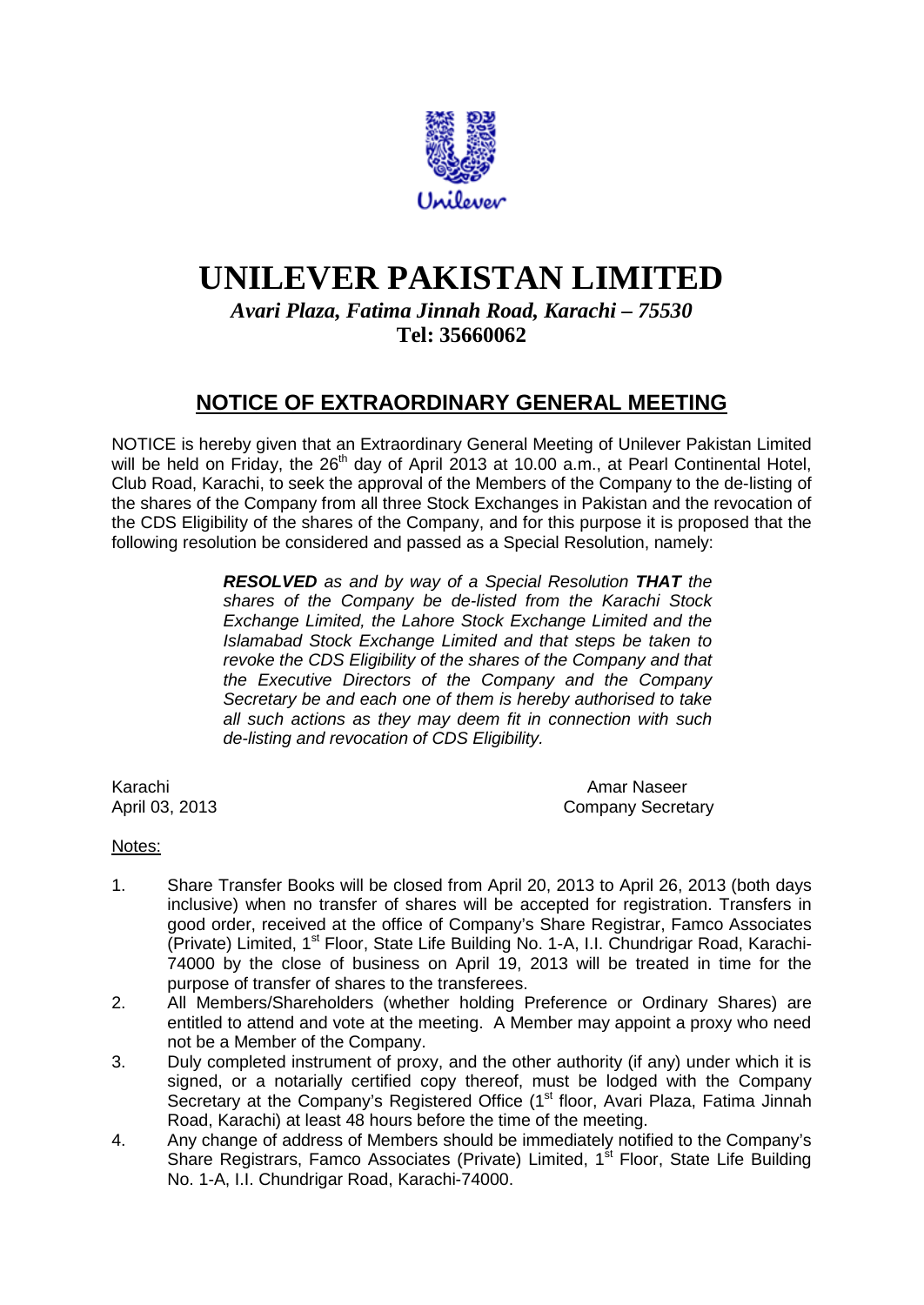CDC Account Holders will further have to follow the under mentioned guidelines as laid down by the Securities and Exchange Commission of Pakistan.

- A. For Attending the Meeting:
	- (i) In case of individuals, the account holder or sub-account holder and/or the person whose securities are in group account and their registration details are uploaded as per the Regulations, shall authenticate his identity by showing his original valid Computerized National Identity Card (CNIC) or original passport at the time of attending the meeting.
	- (ii) In case of corporate entity, the Board of Directors' resolution/power of attorney with specimen signature of the nominee shall be produced (unless it has been provided earlier) at the time of the Meeting.
- B. For Appointing Proxies:
	- (i) In case of individuals, the account holder or sub-account holder and/or the person whose securities are in group account and their registration details are uploaded as per the Regulations, shall submit the proxy form as per the above requirement.
	- (ii) The proxy form shall be witnessed by two persons whose names, addresses and CNIC numbers shall be mentioned on the form.
	- (iii) Attested copies of CNIC or the passport of the beneficial owners and the proxy shall be furnished with the proxy form.
	- (iv) The proxy shall produce his/her original CNIC or original passport at the time of the meeting.
	- (v) In case of corporate entity, the Board of Directors' resolution/power of attorney with specimen signature of the person nominated to represent and vote on behalf of the corporate entity, shall be submitted along with proxy form to the Company.
	- (vi) A Proxy form is being separately sent to the members, alongwith a copy of notice of Extraordinary General Meeting.

## **Statement under section 160(1)(b) of the Companies Ordinance 1984**

On 27 November 2012, Unilever Overseas Holdings Limited ("UOHL"), the principal shareholder of the Company, informed the Company of its intention to acquire 3,312,452 ordinary shares of Rs. 50 each in the issued share capital of the Company held by the other shareholders of the Company at a purchase price of Rs. 9,700 per share and to seek the delisting of the shares of the Company from the Stock Exchanges in Pakistan and the revocation of the CDS Eligibility of the shares of the Company. UOHL also informed the Company that KASB Securities Limited had been appointed as the Purchase Agent for UOHL.

According to UOHL, the share buy-back and the consequent de-listing of the Company is in line with Unilever Plc's strategy for the Company, which is to maximise Unilever's shareholding to as close to 100% in the Company.

Following receipt of the above intimation and after consideration of the same by the Board of Directors of the Company, the Company applied to the Karachi Stock Exchange Limited, the Lahore Stock Exchange Limited and the Islamabad Stock Exchange Limited for the de-listing of the shares of the Company from the Karachi, Lahore and Islamabad Stock Exchanges, respectively, in accordance with the voluntary de-listing provisions of the Listing Regulations of those Stock Exchanges.

The Stock Exchanges have, after negotiations with UOHL, fixed the price for the purchase by UOHL of the remaining 3,312,452 ordinary shares of Rs. 50 each at Rs. 15,000/- per share which price has been accepted by UOHL. UOHL has also accepted the threshold of